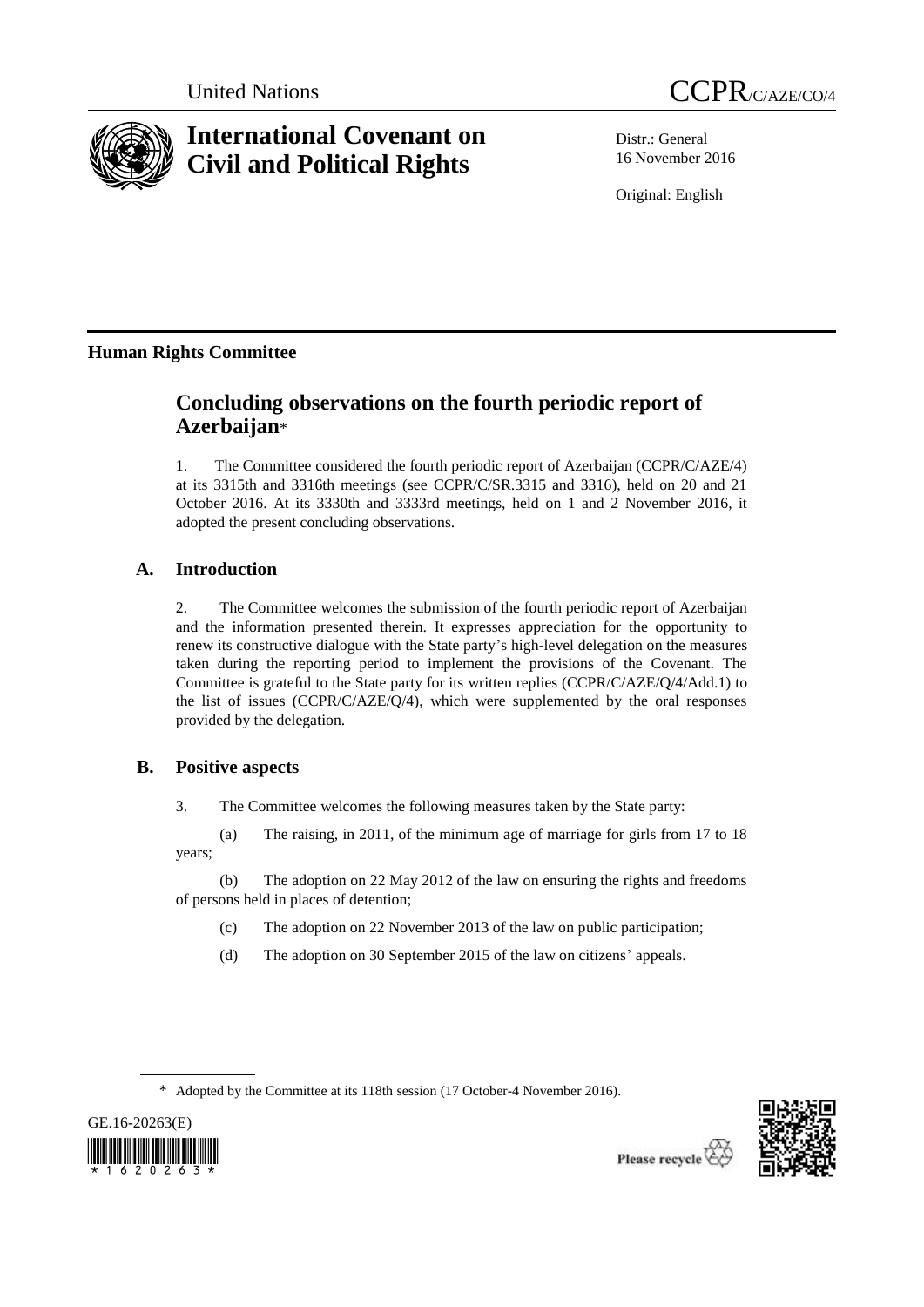# **C. Principal matters of concern and recommendations**

# **Implementation of the Views under the Optional Protocol**

4. The Committee is concerned about the State party's failure to implement the Views adopted by the Committee under the Optional Protocol and regrets the lack of effective mechanisms and legal procedures for authors of individual communications to seek, in law and in practice, the full implementation of the Views (art. 2).

5. **The State party should take all measures necessary to ensure that appropriate procedures are in place to give full effect to the rights protected under the Covenant in accordance with the Committee's Views. It should promptly and fully comply with all the Views adopted by the Committee.**

# **Modifications to the Constitution**

6. The Committee is concerned about the modifications to the Constitution approved by referendum on 26 September 2016, including about the procedure for conducting this reform, which lacked the involvement of the parliament and sufficient time for public deliberation. It is concerned that the approved modifications could lead to restrictions of Covenant rights through general and broad limitation clauses. The Committee notes the preliminary opinion of the European Commission for Democracy through Law that the recent constitutional changes expand the power of the President while reducing his political accountability and weakening the parliament, and expresses concern that the constitutional changes compromise judicial independence (arts. 2, 5, 14 and 25).

7. **The State party should ensure that modifications to the Constitution are adopted in a manner compatible with the State party's obligations under the Covenant, including article 25, and that any restrictions imposed on Covenant rights comply with the principles of legal certainty and predictability and are narrowly construed and applied. It should make all changes necessary to guarantee judicial independence in law and in practice.** 

# **Discrimination on grounds of sexual orientation and gender identity**

8. The Committee is concerned that the existing anti-discrimination legal framework does not explicitly prohibit discrimination on the basis of sexual orientation and gender identity. It is also concerned about impunity for reported acts of: (a) discrimination and violence against persons on the basis of their sexual orientation and gender identity, including within the family and by police and prison officials; (b) extortion of money from lesbian, gay, bisexual and transgender persons in some police stations in return for not disclosing their sexual orientation or gender identity; (c) hostility on social media targeting lesbian, gay, bisexual and transgender persons; and (d) violations of the rights of lesbian, gay, bisexual and transgender persons to freedom of expression and peaceful assembly (arts. 2, 19, 21 and 26).

9. T**he State party should ensure that discrimination on the basis of sexual orientation and gender identity is included in its anti-discrimination legal framework, that adequate and effective protection against all forms of discrimination, hate speech or violence committed on the basis of sexual orientation or gender identity is afforded to persons both in law and in practice, that such cases are properly investigated and that perpetrators are held accountable. It should also take all measures necessary to guarantee in practice the effective enjoyment of the rights to freedom of expression and peaceful assembly of lesbian, gay, bisexual and transgender persons and to defenders of those rights.**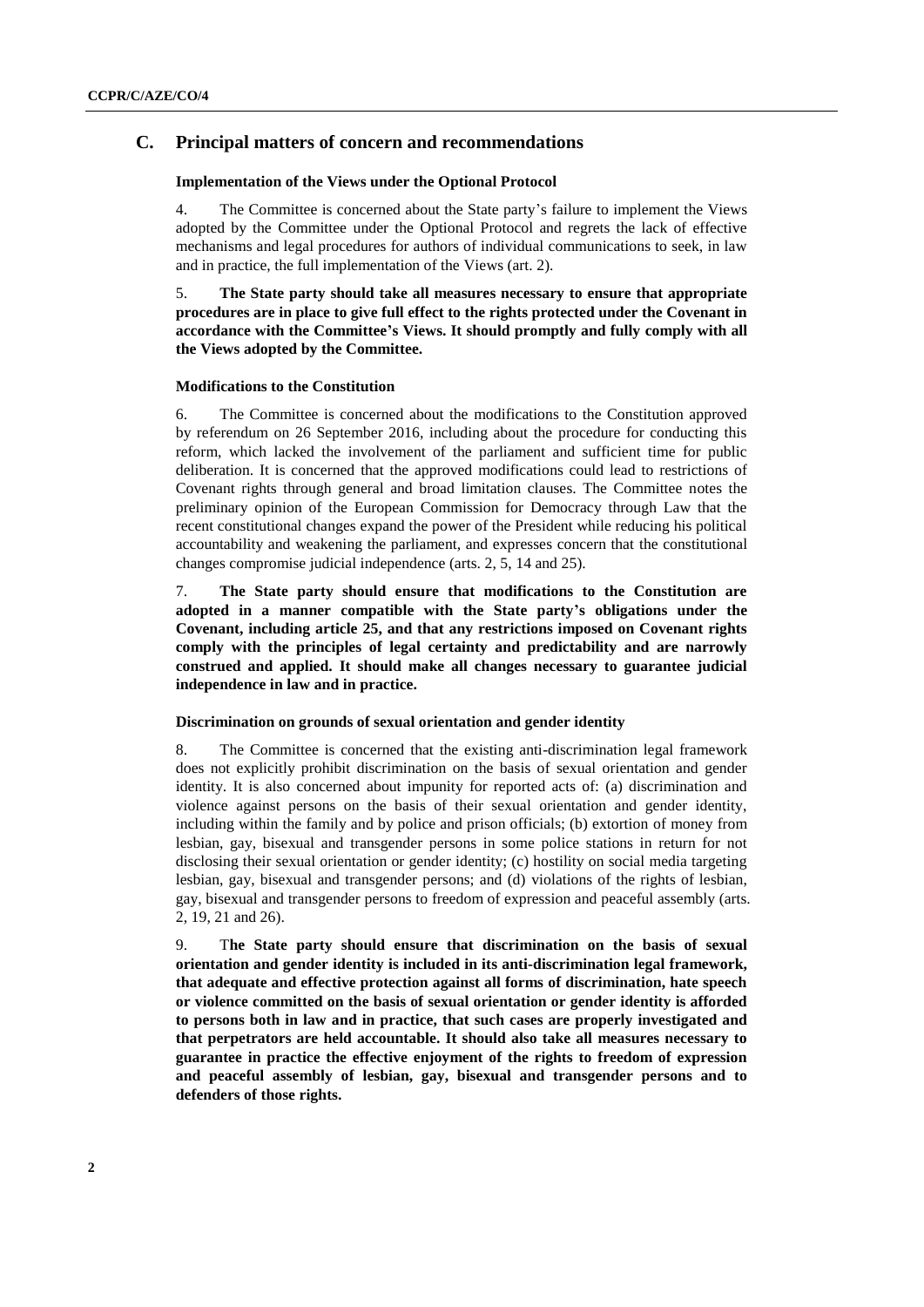# **Rights of persons with disabilities**

10. The Committee, while acknowledging the measures taken to advance the rights of persons with disabilities, is concerned about: (a) the fact that there is no comprehensive prohibition of discrimination on the grounds of disability in some areas of life and that existing regulations in this regard are not sufficiently enforced; (b) the widespread societal perception that children with disabilities are ill and need to be segregated from other children; and (c) difficulties in access to information and means of communications and the physical inaccessibility of public transportation and other facilities. The Committee notes that the law on the rights of persons with disabilities is yet to be adopted (arts. 2, 24 and 26).

# 11. **The State party should strengthen the measures taken to guarantee, both in law and in practice, equal rights to persons with disabilities and their effective protection against discrimination and exclusion and remove the remaining barriers to nondiscriminatory access by persons with disabilities to information, means of communications, public transportation and buildings.**

12. The Committee is concerned about reports of involuntary confinement in psychiatric institutions of adults and children with intellectual and/or psychosocial disabilities and of the forced institutionalization of persons with a variety of disabilities, including children, without clear procedures for challenging such confinement and institutionalization and without proper judicial review. This, in practice, renders the prospect of release illusory. The Committee is further concerned about negligence and poor living conditions in such institutions and the lack of a regular assessment of those conditions (arts. 2, 7, 9, 24 and 26).

13. **The State party should step up its efforts towards the deinstitutionalization of persons with disabilities by making available adequate community-based or alternative social care services for persons with psychosocial disabilities. It should ensure that psychiatric confinement is applied only as a measure of last resort and for the shortest appropriate period of time and that the confinement is strictly necessary and proportionate for the purpose of protecting the individuals in question from serious harm or from preventing injury to others. The State party should ensure that procedures for involuntary hospitalization and forced institutionalization respect the views of the individual and that any representative genuinely represents and defends the wishes and interests of the individual concerned. It should also ensure that such confinement is supported by adequate procedural and substantive safeguards established by law, including effective initial and periodic judicial review of the lawfulness of such deprivation of liberty and regular independent oversight of living conditions in such institutions. The Committee brings the State party's attention to its general comment No. 35 (2014) on liberty and security of person.** 

# **Gender equality**

14. The Committee remains concerned about: (a) patriarchal attitudes and deep-rooted stereotypes regarding the roles, responsibilities and identities of women and men in society and about the severe restrictions imposed on women and girls with a view to preserving the so-called "family honour"; (b) the continued underrepresentation of women in public and political life, in particular in decision-making positions, despite the increase in representation of women in the National Assembly to 17 per cent following the most recent election; (c) the persistent gender wage gap; (d) cases of early marriage, especially in rural and mountainous regions, unregistered religious marriage (kabin) and temporary marriage (sighe) despite the legal prohibition of such practices; and (e) the sex-selective abortion of female fetuses (arts. 2, 3, 6, 23 and 26).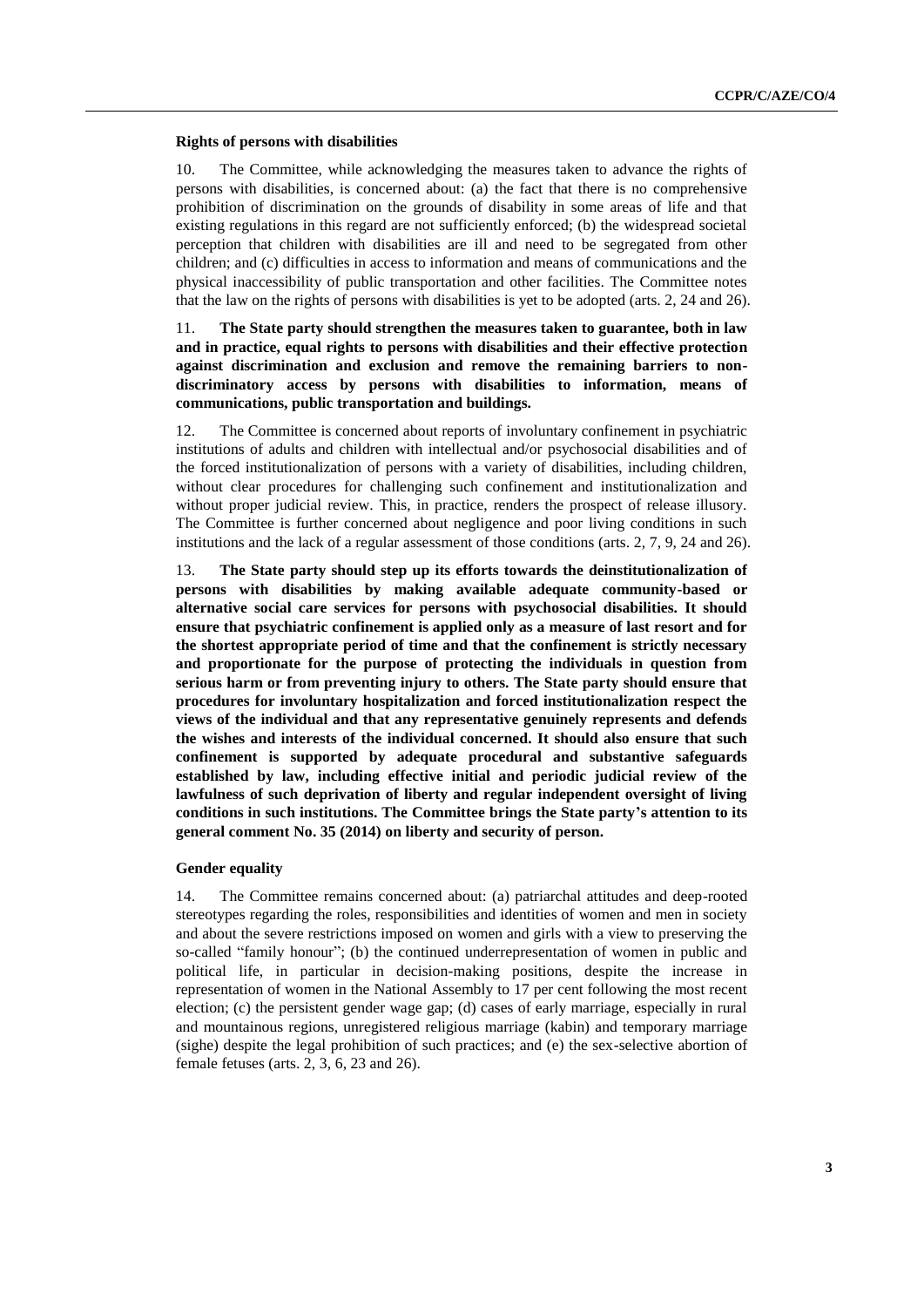15. **The State party should step up its measures aimed at ensuring gender equality, including by:**

(a) **Developing strategies to combat patriarchal attitudes and stereotypes on the roles and responsibilities of women and men in the family and in society at large;**

Strengthening efforts to achieve equitable representation of women in **national and local legislative and executive bodies, including in decision-making positions, within specific time frames;**

(c) **Eliminating the gender wage gap by combating vertical and horizontal segregation in employment;**

(d) **Ensuring the effective enforcement of existing legal provisions against early marriage, unregistered religious marriage (***kabin***) and temporary marriage (***sighe***), and pursuing community awareness-raising campaigns discouraging such practices;**

(e) **Combating sex-selective abortions, including by monitoring the scale of the phenomenon, addressing its root causes and long-term implications for society and carrying out awareness-raising activities on the detrimental impact of sex selection and on the equal value of girls and boys.**

### **Violence against women**

16. The Committee remains concerned that cases of sexual violence and domestic violence in particular remain high, are often tolerated and are underreported because of a culture of silence. It is further concerned that: (a) enforcement of existing legislation is limited; (b) courts reportedly systematically use reconciliatory measures for first-time offenders without considering the victim's opinion or safety; (c) sexual harassment is not effectively prohibited; and (d) the provision of assistance services to victims of violence is mainly delegated to non-governmental organizations (NGOs), with limited State involvement (arts. 2, 3, 7 and 26).

17. **The State party should strengthen its efforts to prevent and combat all forms of violence against women, including by:**

(a) **Ensuring the full criminalization of domestic violence, the explicit prohibition of sexual harassment and the effective implementation of relevant legislation in practice;**

(b) **Raising awareness of the unacceptability and adverse impact of violence against women, systematically informing women of their rights and establishing an effective mechanism to encourage the reporting of cases of domestic violence to the law enforcement authorities and to protect victims who come forward;**

(c) **Ensuring that law enforcement officers, members of the judiciary, social workers and medical staff receive appropriate training on how to detect and deal properly with cases of violence against women;**

(d) **Ensuring that all cases of violence against women are promptly and thoroughly investigated, that perpetrators are brought to justice and that victims have access to remedies and means of protection, including sufficient, safe and adequately funded centres for victims of violence;**

(e) **Preventing courts from resorting to reconciliatory measures in cases of sexual violence without due consideration for the victim's opinion and safety.**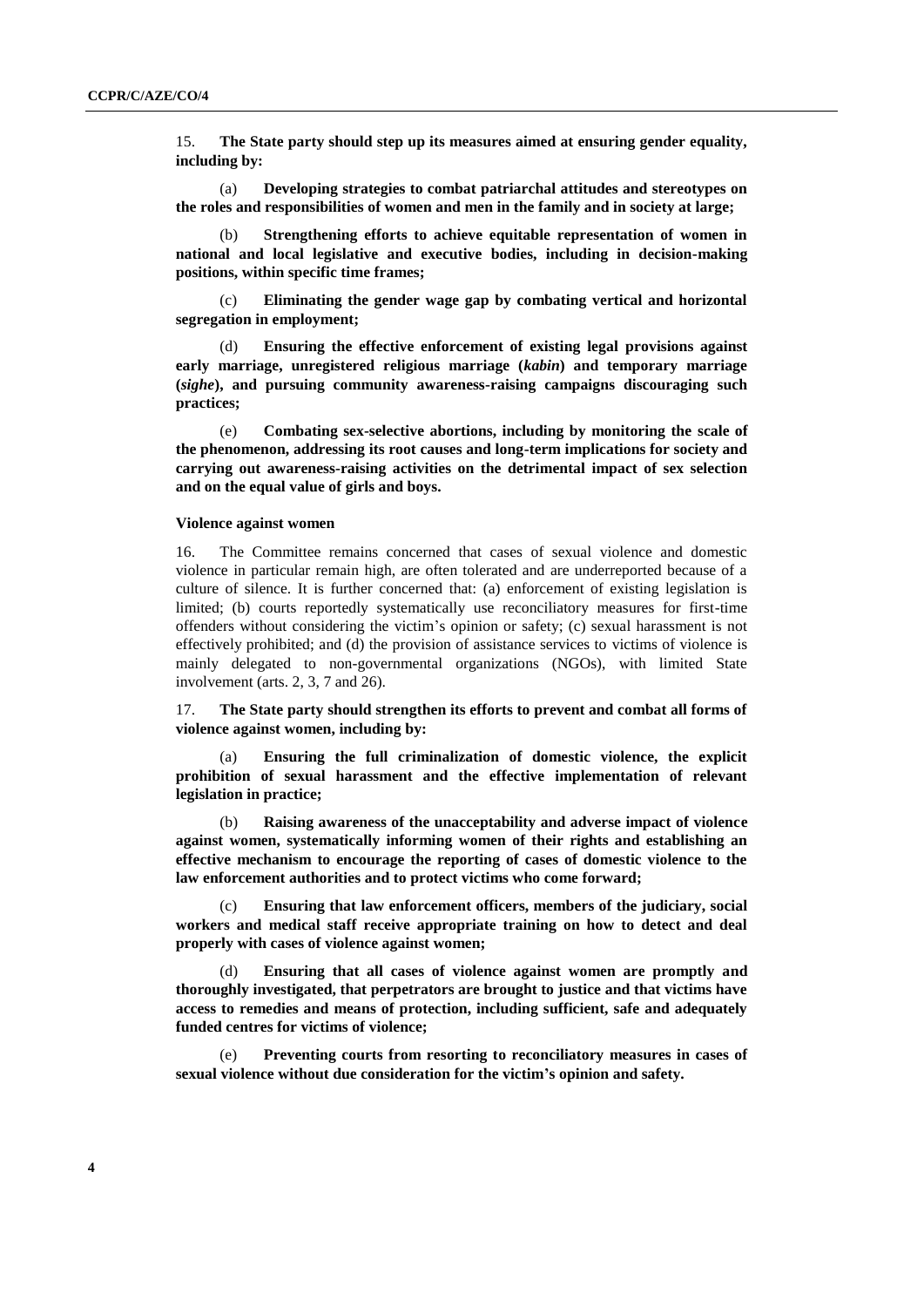### **Torture and ill-treatment**

18. The Committee remains concerned about consistent reports of torture and illtreatment, including of journalists, human rights defenders and youth activists, that have reportedly led to death in several cases. While welcoming the establishment of the national preventive mechanism in 2011, the Committee is concerned about the mechanism's limited effectiveness in preventing torture and ill-treatment and other violations in places of deprivation of liberty (arts. 7 and 10).

19. **The State party should take effective measures to eradicate torture and illtreatment, including by:**

(a) **Ensuring that all allegations of torture and ill-treatment are promptly and thoroughly investigated by an independent and impartial body, that perpetrators are prosecuted and, if convicted, are punished with adequate sanctions, and that victims are provided with effective remedies and full reparation, including appropriate compensation;**

(b) **Conducting the reforms necessary to ensure that regular monitoring and inspection of all places of deprivation of liberty is carried out by an independent and effective mechanism, and consider involving NGOs in such a process.**

# **Administrative detention**

20. The Committee is concerned that the maximum term of imprisonment under the Code of Administrative Offences for offences such as hooliganism and traffic violations has increased from 15 to 90 days and is currently equal to the minimum term provided for under the Criminal Code; that the severity of such punishment may amount to de facto criminal sanction; and that prisoners under administrative arrest reportedly serve their sentences in facilities, such as cells of district police departments, not suitable for long-term detention (arts. 7, 9, 10 and 14).

21. **The State party should reform its system of administrative detention with a view to bringing it into full compliance with articles 9 and 14 of the Covenant, taking into account the Committee's general comment No. 35 (2014) on liberty and security of person.**

# **Treatment of prisoners**

22. The Committee, while acknowledging the measures taken to improve conditions of detention, including the building of new prison facilities, is concerned that overcrowding remains high and that living conditions in some prisons are still inadequate. It is also concerned about corruption within prison facilities (arts. 7 and 10).

23. **The State party should redouble its efforts to address overcrowding in places of detention, including by resorting to non-custodial alternative measures to detention, combat corruption within prison facilities and improve conditions of detention in accordance with the Covenant and the United Nations Standard Minimum Rules for the Treatment of Prisoners (the Nelson Mandela Rules).**

#### **Right to counsel**

24. The Committee is concerned about deficiencies in the implementation in practice of legal provisions guaranteeing access to a lawyer to persons deprived of their liberty, about the low number of lawyers (advocates) in the State party and the May 2016 findings of the Working Group on Arbitrary Detention indicating, inter alia, that many persons arrested and detained have never had the chance to see a lawyer. The Committee is also concerned about reports that lawyers providing legal aid are insufficiently remunerated and take on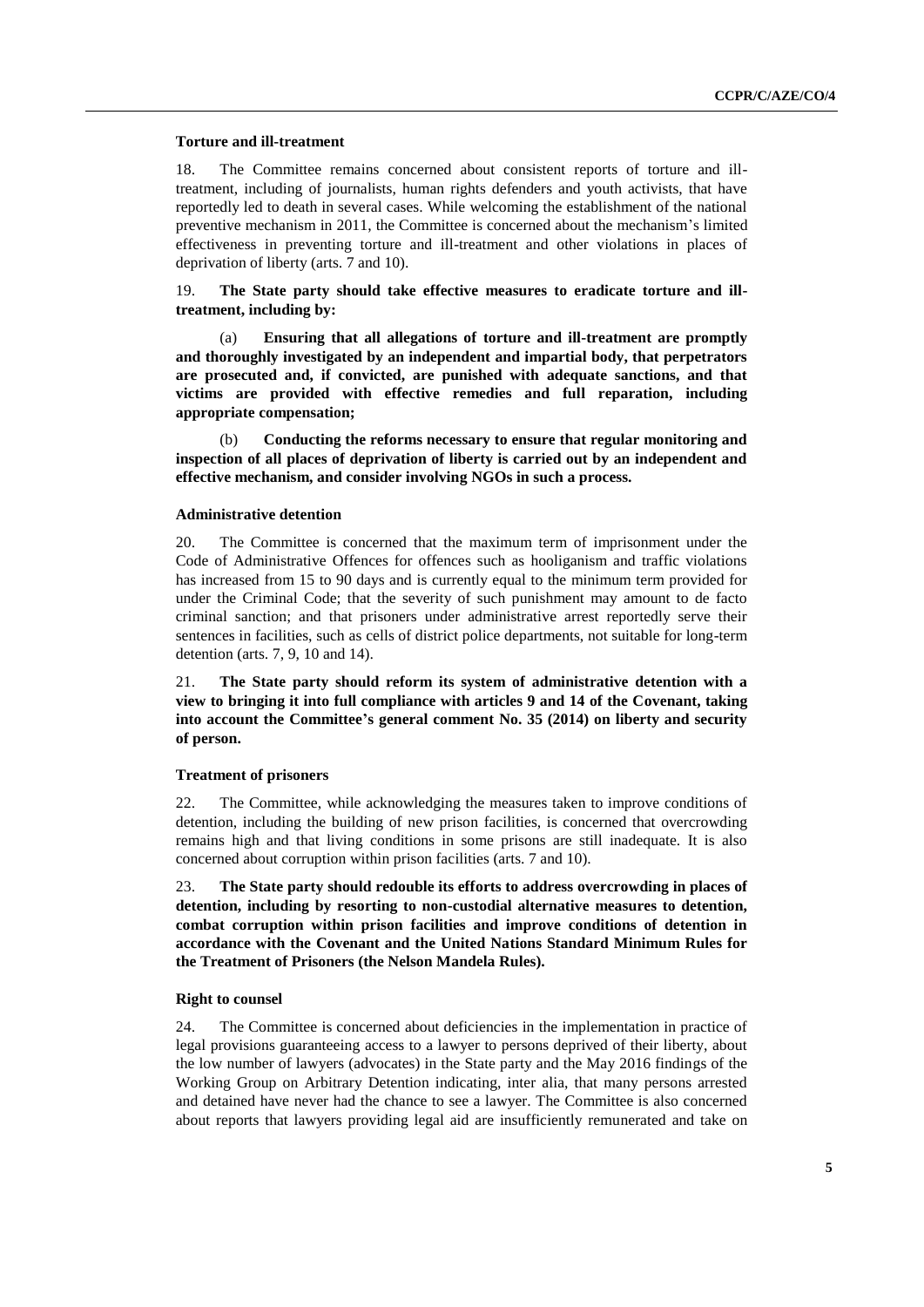heavy workloads, which in turn affects the quality of the legal assistance provided, as well as about the deficient legal representation provided by State-appointed lawyers (arts. 9 and 14).

25. **The State party should redouble its efforts to address effectively the shortage of lawyers in the country, including by ensuring that admission to the Bar can only be denied on the basis of objective criteria such as relevant knowledge and qualification. It should also ensure that:** 

(a) **Relevant legal provisions are strictly enforced with a view to guaranteeing access to a lawyer from the very outset of a person's deprivation of liberty;** 

- (b) **Lawyers providing legal aid are properly remunerated;**
- (c) **State-appointed defence lawyers provide adequate legal representation.**

#### **Judicial independence**

26. The Committee, while acknowledging the steps taken to reform the judiciary, remains concerned about the continued lack of judicial independence from the executive branch, including prosecuting authorities. In particular, it is concerned that: (a) the Judicial-Legal Council, which has been granted extensive powers in matters related to the appointment, promotion and disciplining of judges, is susceptible to undue interference by the executive branch; and (b) allegations of corruption within the judiciary continue to be reported. The Committee is also concerned about the number of disciplinary proceedings that have been instituted against judges in recent years and regrets the lack of information on safeguards in place to ensure that judges cannot be sanctioned for minor infractions or for a controversial interpretation of the law (arts. 2 and 14).

27. **The Committee reiterates its previous recommendations (see CCPR/C/AZE/CO/3, para. 12). The State party should take all measures necessary to safeguard, in law and in practice, judicial independence. In particular, it should:** 

Ensure that the Judicial-Legal Council is fully independent from the **executive branch and operates with full transparency and, to that end, ensure that decisions affecting the personal independence of judges are not influenced by political considerations;**

(b) **Ensure that decisions related to the selection, disciplining, evaluation and permanent appointment of judges after probation are based on objective criteria explicitly provided for by law;**

(c) **Step up efforts to effectively prosecute and punish perpetrators of corruption, and ensure that the subject of fighting corruption is part of the training curriculum for judges;**

(d) **Ensure that an independent body is responsible for judicial discipline and that sufficient safeguards are in place to prevent disciplinary actions being taken against judges for minor infractions or for a controversial interpretation of the law.**

#### **Independence and safety of lawyers**

28. The Committee is concerned about reports of physical attacks, politically motivated criminal charges and other adverse repercussions, such as disbarment, against lawyers who make critical statements about State policies and State officials and against lawyers representing victims of torture, human rights defenders, activists and journalists. It is further concerned about the alleged practice of calling lawyers as witnesses in cases in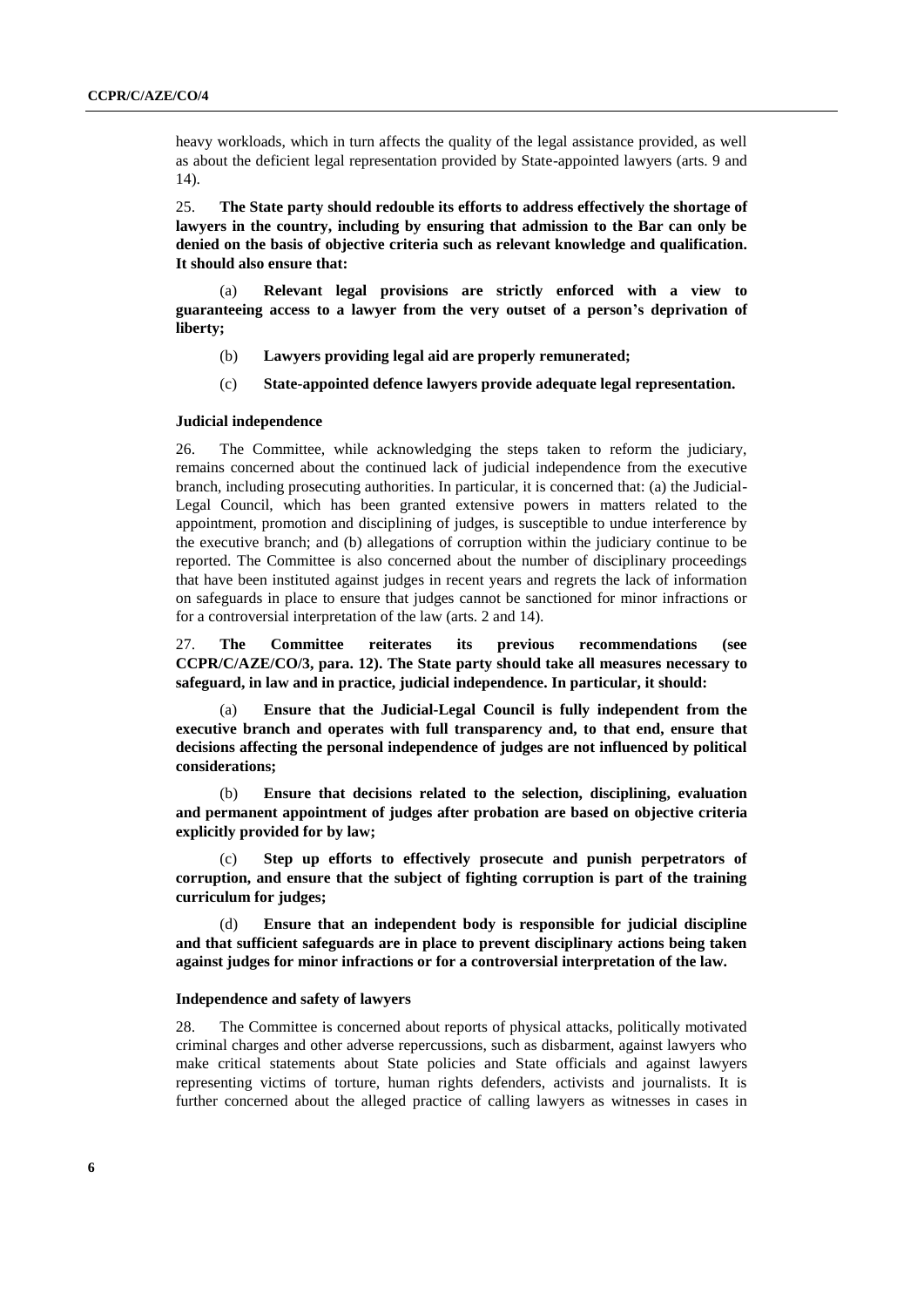which they are representing a defendant with a view to removing them from the case for alleged conflict of interest (arts. 2 and 14).

29. **The State party should take immediate measures to ensure that sufficient safeguards are in place, both in law and in practice, to guarantee the full independence and safety of lawyers and their effective protection against any form of retaliation, including violence, in connection with their professional activity. It should, inter alia:**

(a) **Refrain from any actions that may constitute harassment, persecution or undue interference in the work of lawyers, including their suspension, disbarment or other disciplinary action, or criminal prosecution on improper grounds, such as the expression of critical views or the nature of the cases they are involved in;**

(b) **Eliminate the practice of calling lawyers as witnesses in cases in which they are representing a defendant.**

#### **Freedom of movement**

30. The Committee remains concerned about reports that: (a) the residence registration system, including for internally displaced persons, remains a precondition for the full enjoyment of certain rights, such as those to employment, social security and education; (b) the choice of residence for resettled internally displaced persons is restricted in practice; and (c) journalists, opposition politicians, human rights defenders and lawyers are allegedly subjected to travel bans in retaliation for engaging in their professional activities (arts. 12, 14, 19 and 25).

31. **The Committee reiterates its previous recommendation (see CCPR/C/AZE/CO/3, para. 18). The State party should bring its residence registration system into full compliance with the Covenant and respect in practice the freedom to choose one's residence. It should ensure that any travel ban is justified under article 12 (3) of the Covenant and lift bans not in compliance with that article, refrain from imposing travel bans arbitrarily against journalists, opposition politicians, human rights defenders and lawyers and guarantee full respect for their freedom to leave the country.** 

# **Freedom of conscience and religious belief**

32. The Committee remains concerned about undue restrictions on the exercise of freedom of religious belief, including the mandatory registration of religious organizations, the requirement for Muslim communities to obtain authorization from the Caucasus Muslim Board before registration, severe restrictions on members of religious minorities in the Autonomous Republic of Nakhchivan, censorship of religious material and the prior authorization requirement for importing, exporting, distributing and publishing such material. The Committee is also concerned about the reported interference in religious activities, the harassment of members of religious groups, including Jehovah's Witnesses, and the increase in arrests, detentions and administrative or criminal sanctions against them. Finally, the Committee is concerned that the concept of "religious activities" under the State party's legislation is vague and thus open to arbitrary interpretation (arts. 9, 14, 18 and 26).

33. **The State party should guarantee the effective exercise of freedom of religion and belief in practice and refrain from any action that may restrict that freedom beyond the narrowly construed restrictions permitted under article 18 of the Covenant. It should bring its legislation, including the law on freedom of religious belief, into conformity with article 18 of the Covenant, clarify the concept of "religious activities" to ensure it is compliant with the principles of legal certainty and**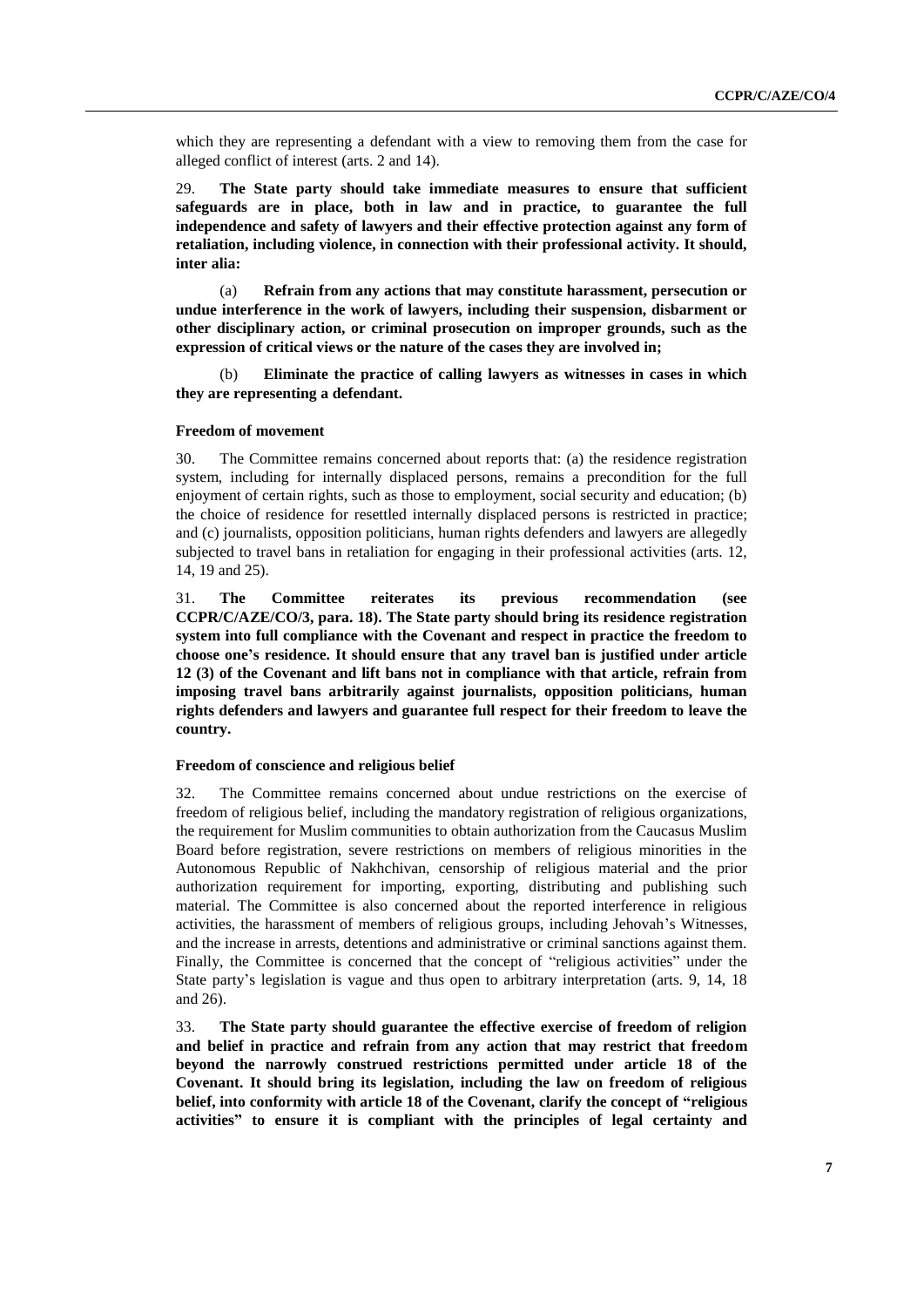# **predictability and investigate all acts of undue interference with the freedom of religion of religious communities, including Jehovah's Witnesses and Muslims.**

34. The Committee remains concerned about the absence of specific legislation giving effect in practice to the constitutional provision (art. 76 (3)) on alternative service in cases when religious beliefs conflict with military service (arts. 2 and 18).

35. **The State party should adopt without delay the legislation necessary to give effect in practice to the constitutionally recognized right to conscientious objection to military service, without limitation on the category of conscientiously held beliefs. Moreover, it should provide for alternative service of a civilian nature for conscientious objectors and repeal all sanctions against them.**

### **Freedom of expression**

36. The Committee remains concerned about extensive restrictions on freedom of expression in practice, including:

(a) Consistent reports of intimidation and harassment, including arbitrary arrest and detention, ill-treatment and conviction of human rights defenders, youth activists, political opponents, independent journalists and bloggers on allegedly politically motivated trumped-up administrative or criminal charges of hooliganism, drug possession, economic crimes, tax evasion, abuse of office, incitement to violence or hatred etc.;

(b) Reports of arbitrary interference with media freedom, including revocation of broadcast licences allegedly on political grounds (e.g. of Radio Free Europe/Radio Liberty and ANS television and radio outlets), allegations of politically motivated criminal proceedings against independent media outlets (e.g. the online news outlet Meydan TV and its journalists) and alleged financial pressure on the independent newspaper Azadliq;

(c) Criminalization of defamation (arts. 7, 9, 10, 14 and 19).

37. **The State party should take all measures necessary to guarantee the full enjoyment of freedom of expression by everyone in practice. It should take immediate steps to end any repression against the above-mentioned categories of persons, provide effective protection against persecution or retaliation and ensure that any restrictions on the exercise of their freedom of expression comply with the strict requirements of article 19 (3) of the Covenant. The State party should also consider decriminalizing defamation and, in any case, countenance the application of criminal law only in the most serious of cases, bearing in mind, as provided in the Committee's general comment No. 34 (2011) on the freedoms of opinion and expression, that imprisonment is never an appropriate penalty for defamation.**

# **Peaceful assembly**

38. The Committee remains concerned about restrictions on the exercise of the right to peaceful assembly in practice. While noting that legislation only requires advance notification of a peaceful assembly, it is concerned about reports that it frequently requires permission in practice. The Committee is further concerned about allegations of frequent use of excessive force and/or detention and about the imposition of administrative and criminal penalties against persons participating in planned or spontaneous peaceful protests, including protests of the Nida Youth Movement, the protest organized by the Popular Front Party on 17 September 2016 and other demonstrations ahead of the referendum of 26 September 2016. Finally, the Committee is concerned about the use of a variety of tactics to prevent and deter individuals from joining and participating in peaceful assemblies, including the practices of preventive detention and of "prophylactic conversations" on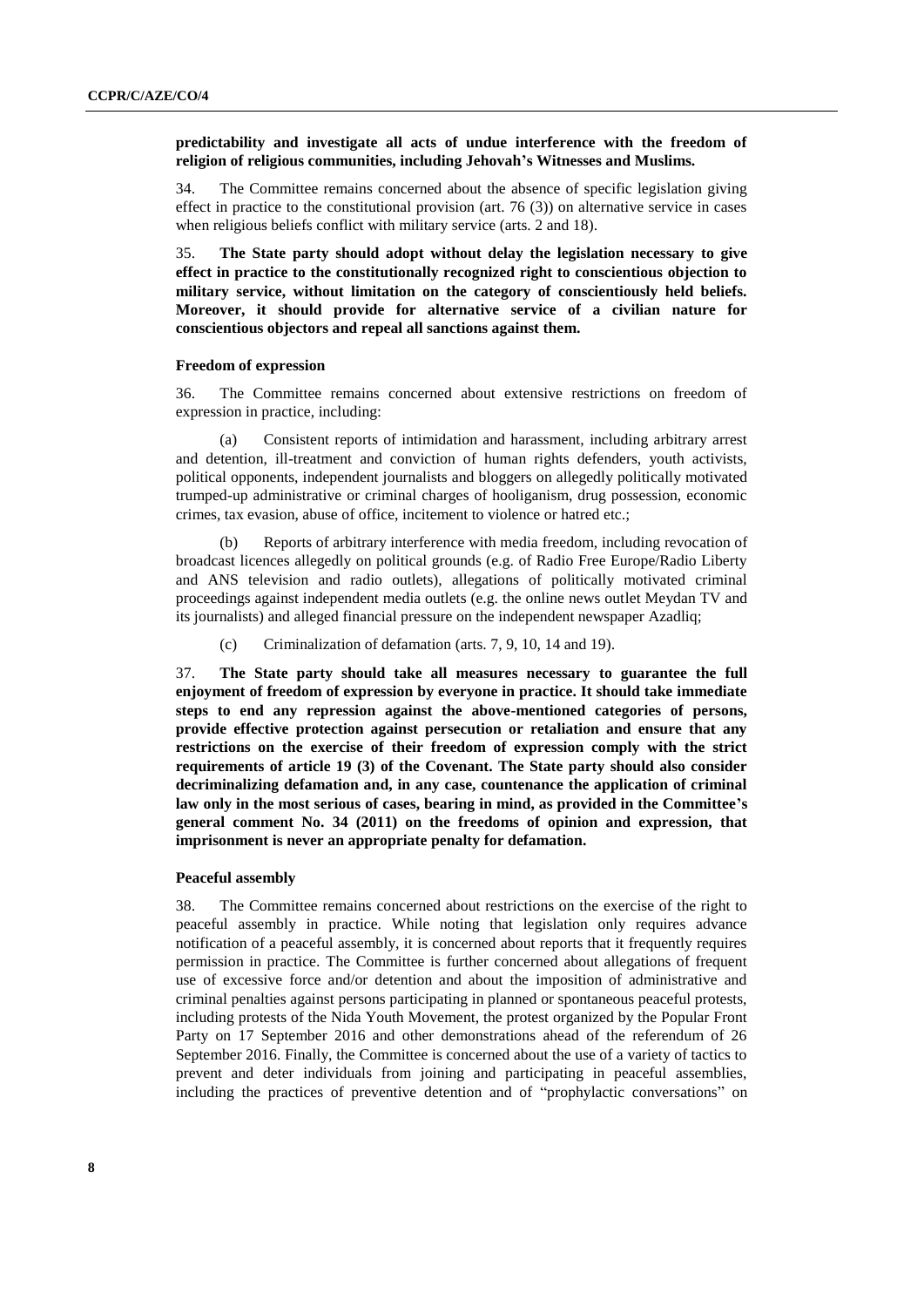police premises aimed at intimidating activists and discouraging them from participating in assemblies (arts. 7, 9, 14, 19 and 21).

39. **The State party should revise its laws and practices with a view to ensuring that individuals fully enjoy their right to freedom of assembly and that any restrictions on the exercise of that right are in compliance with the strict requirements of article 21 of the Covenant. It should promptly and effectively investigate all cases of violence, excessive use of force by law enforcement officials, arbitrary arrest and detention of peaceful protesters and bring perpetrators to justice. The State party should end the practices of preventive detention of activists and "prophylactic conversations", which are inconsistent with the State party's obligations under articles 9, 19 and 21 of the Covenant.** 

#### **Freedom of association**

40. The Committee is concerned about restrictive legislation negatively affecting the exercise of freedom of association, including stringent registration requirements for public associations and NGOs, broad grounds for denial of registration and temporary suspension or permanent closure of NGOs, restrictive regulations on grants and donations received by public associations and NGOs, including the ban on foreign funding, and heavy penalties for violations of the relevant legislation. The Committee is further concerned about threats against NGO leaders, the high number of criminal investigations against NGOs, the freezing of their assets and those of their members and the significant number of NGOs that have been closed. It is also concerned about the reported obligation for persons living in the Autonomous Republic of Nakhchivan to join the ruling party (arts. 2, 19 and 22).

41. **The State party should revise relevant laws, regulations and practices with a view to bringing them into full compliance with the provisions of articles 19 and 22 of the Covenant, including by:**

(a) **Simplifying registration rules and clarifying the broad grounds for denying the registration of and temporarily suspending or permanently closing NGOs;**

(b) **Ensuring that legal provisions regulating NGO grants allow access to foreign funding and do not put at risk the effective operation of public associations as a result of overly limited or overly regulated fundraising options;**

(c) **Ending the crackdown on public associations and ensuring that they can operate freely and without fear of retribution for their legitimate activities;**

(d) **Eliminating any obligation for persons living in the Autonomous Republic of Nakhchivan to join the ruling party.** 

# **Participation in public life**

42. The Committee is concerned about reports of irregularities during past elections, including severe restrictions on candidates prior to the 2013 presidential elections, such as permission to campaign for 22 days only and very limited opportunities for assemblies, intimidation of opposition candidates and, prior to the November 2015 legislative elections, violations in the process of registration of opposition candidates and detention and conviction of some opposition leaders (arts. 19, 21 and 25).

43. **The State party should bring its electoral regulations and practices into compliance with the Covenant, including its article 25, including by ensuring fully transparent elections and a genuine pluralistic political debate and by refraining from using criminal law provisions in an attempt to exclude opposition candidates from electoral processes.**

**9**